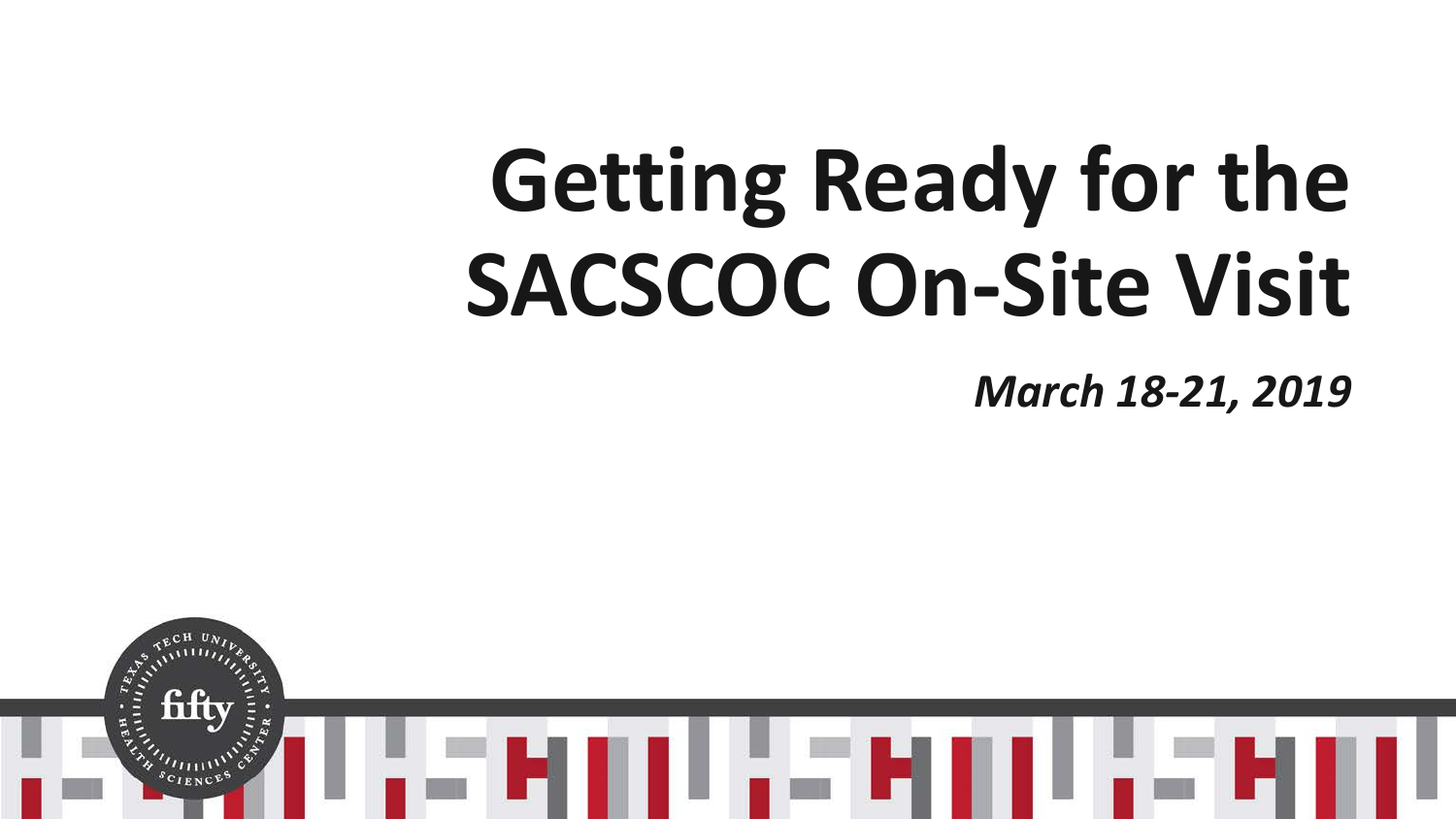### **What is SACSCOC?**

(Southern Association of Colleges and Schools Commission on Colleges)



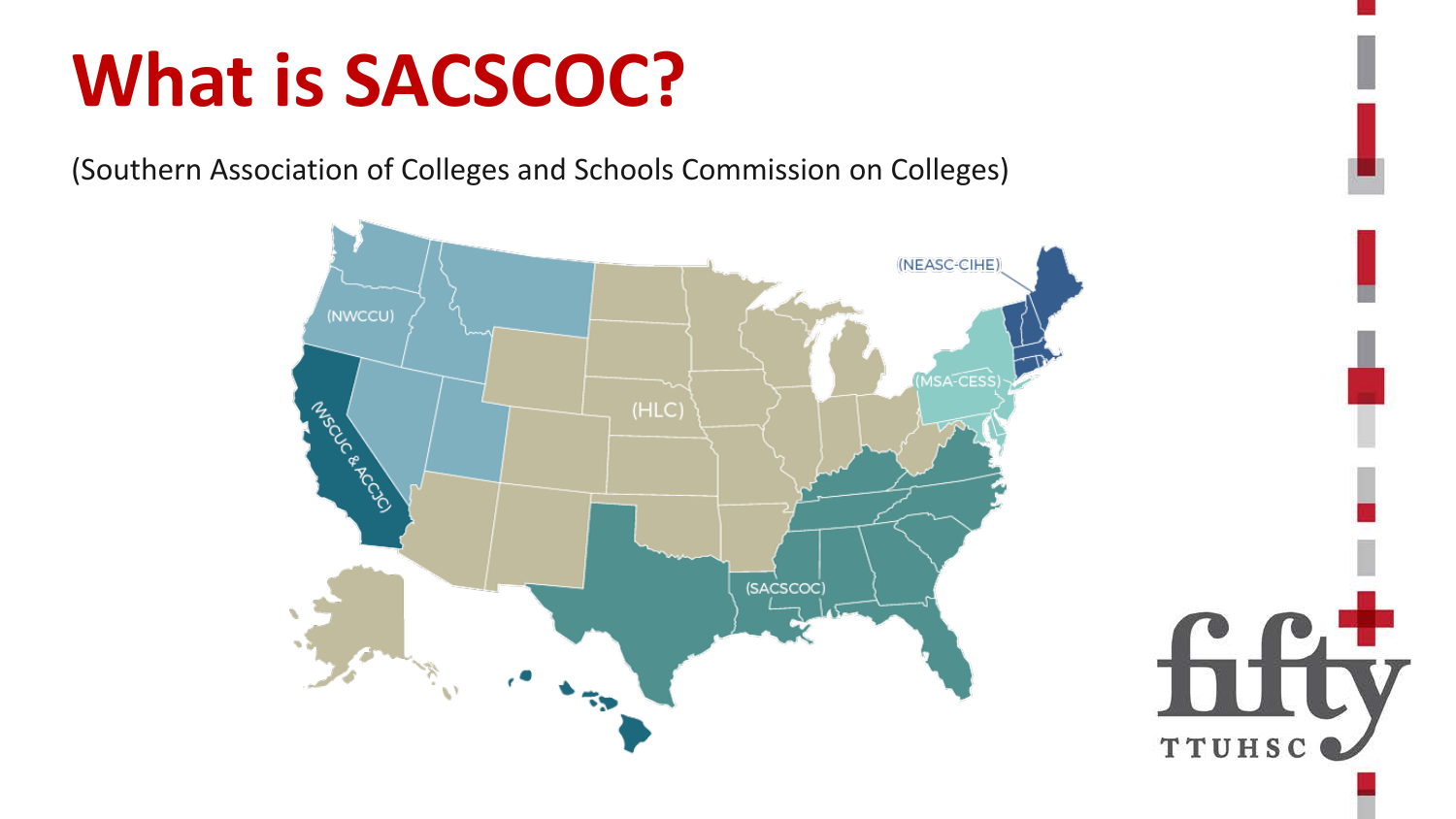(1) Quality assurance

(2) Eligibility for federal financial aid

(3) Prerequisite for many program accrediting bodies





#### **Why is regional accreditation important?**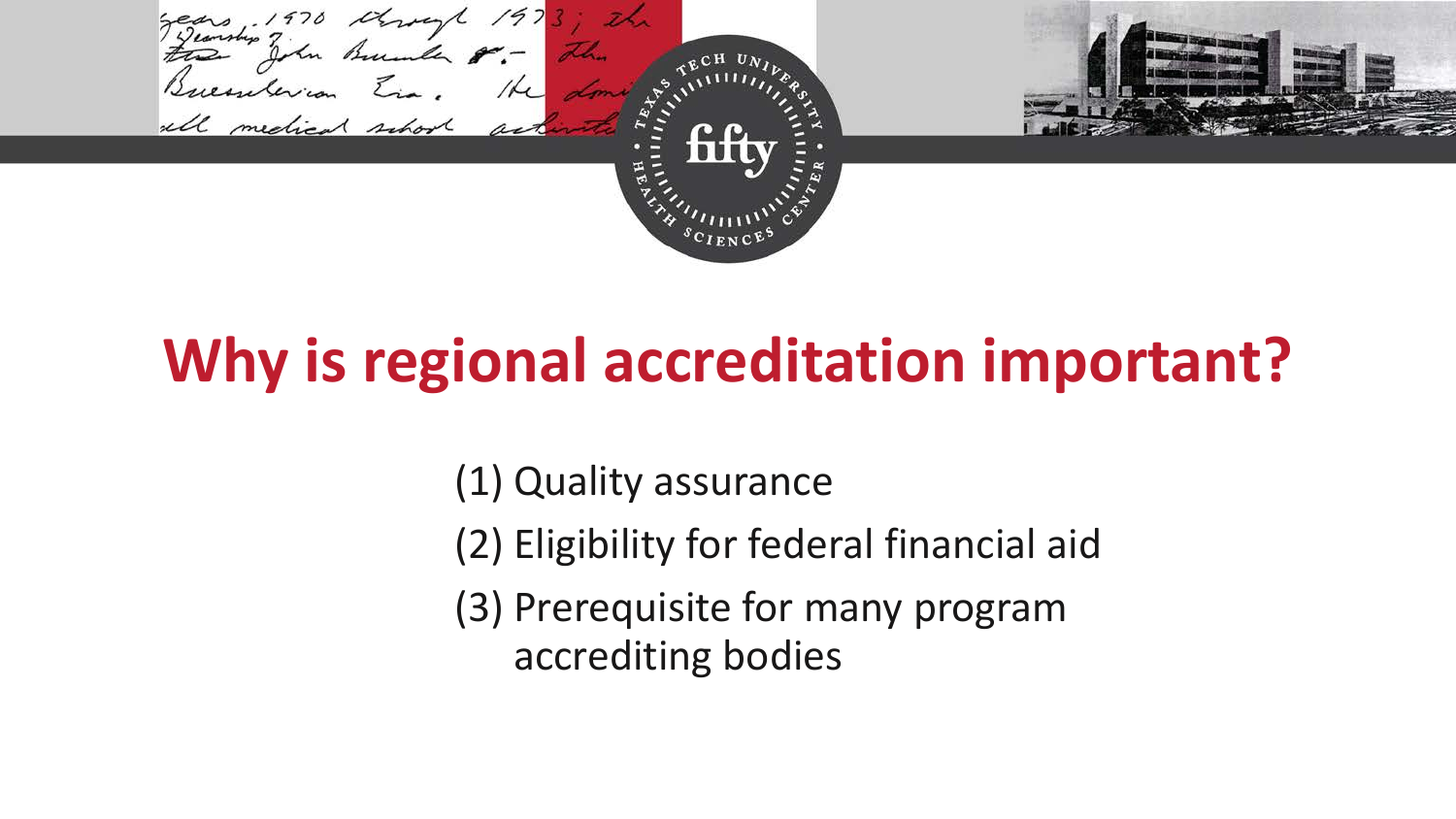#### **Timeline of SACSCOC Accreditation**

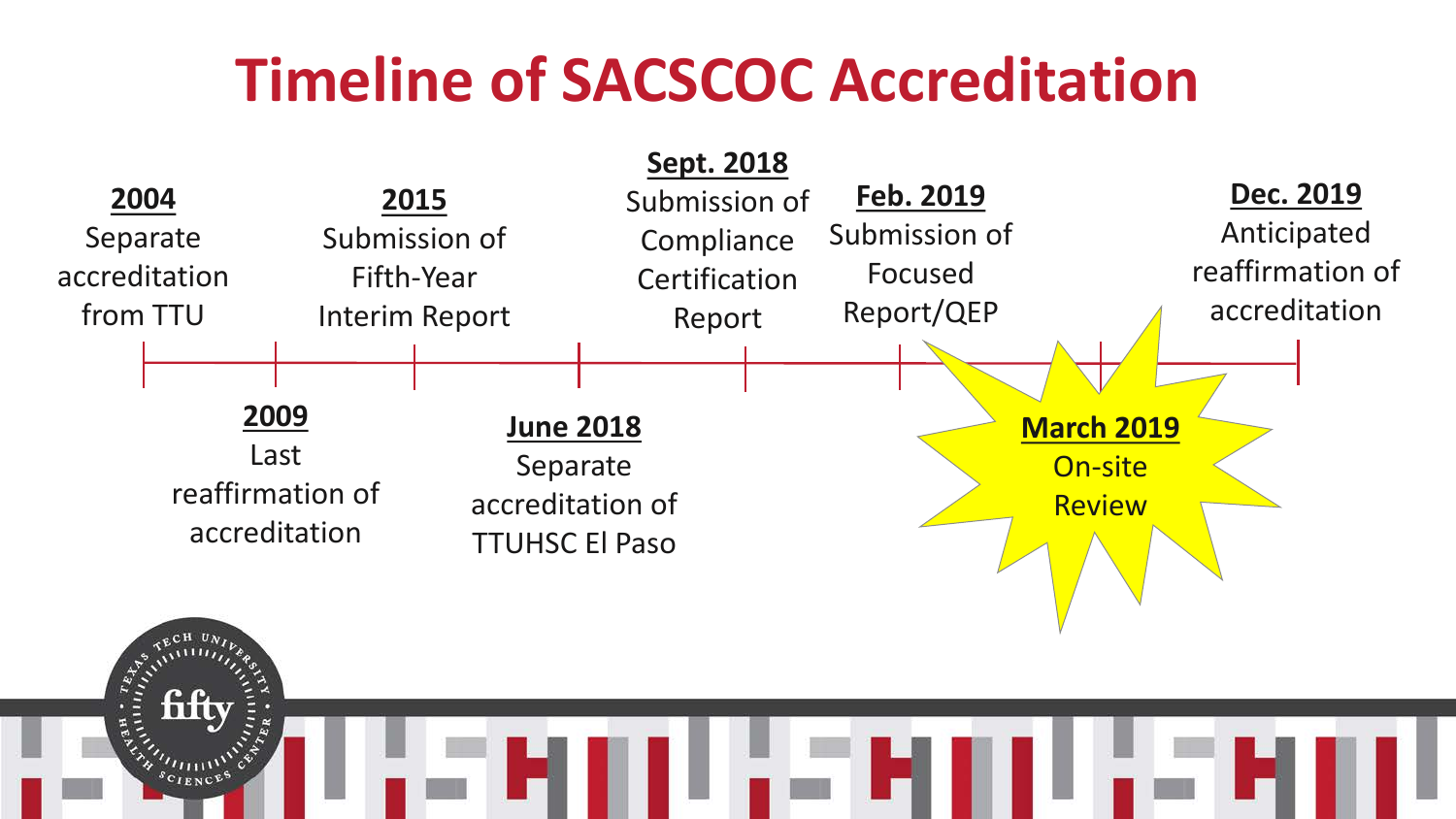#### **Overview of On-site Review** March 18-21, 2019

**Monday, March 18:** Reviewers will spend approximately two hours at each site before traveling to Lubbock to join the rest of the review team.

**Tuesday, March 19:** Reviewers will spend all day at the Lubbock campus.

**Wednesday, March 20:** Reviewers will spend all day at the Lubbock campus.

**Thursday, March 21:** The review team will conduct an exit interview with Chancellor Mitchell and selected leaders before leaving Lubbock.

- 
- 
- 

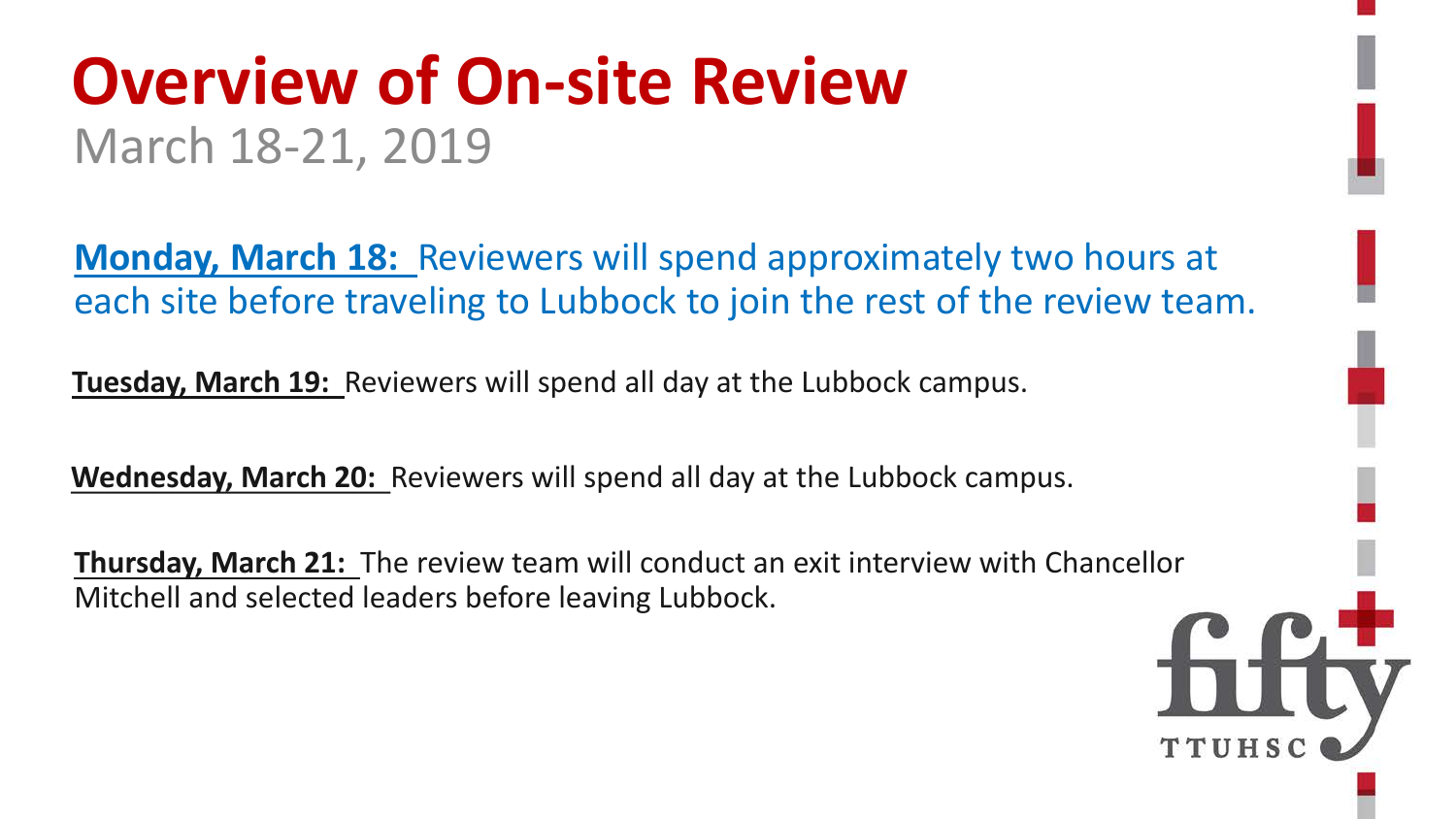

## **Comments/Questions about SACSCOC**

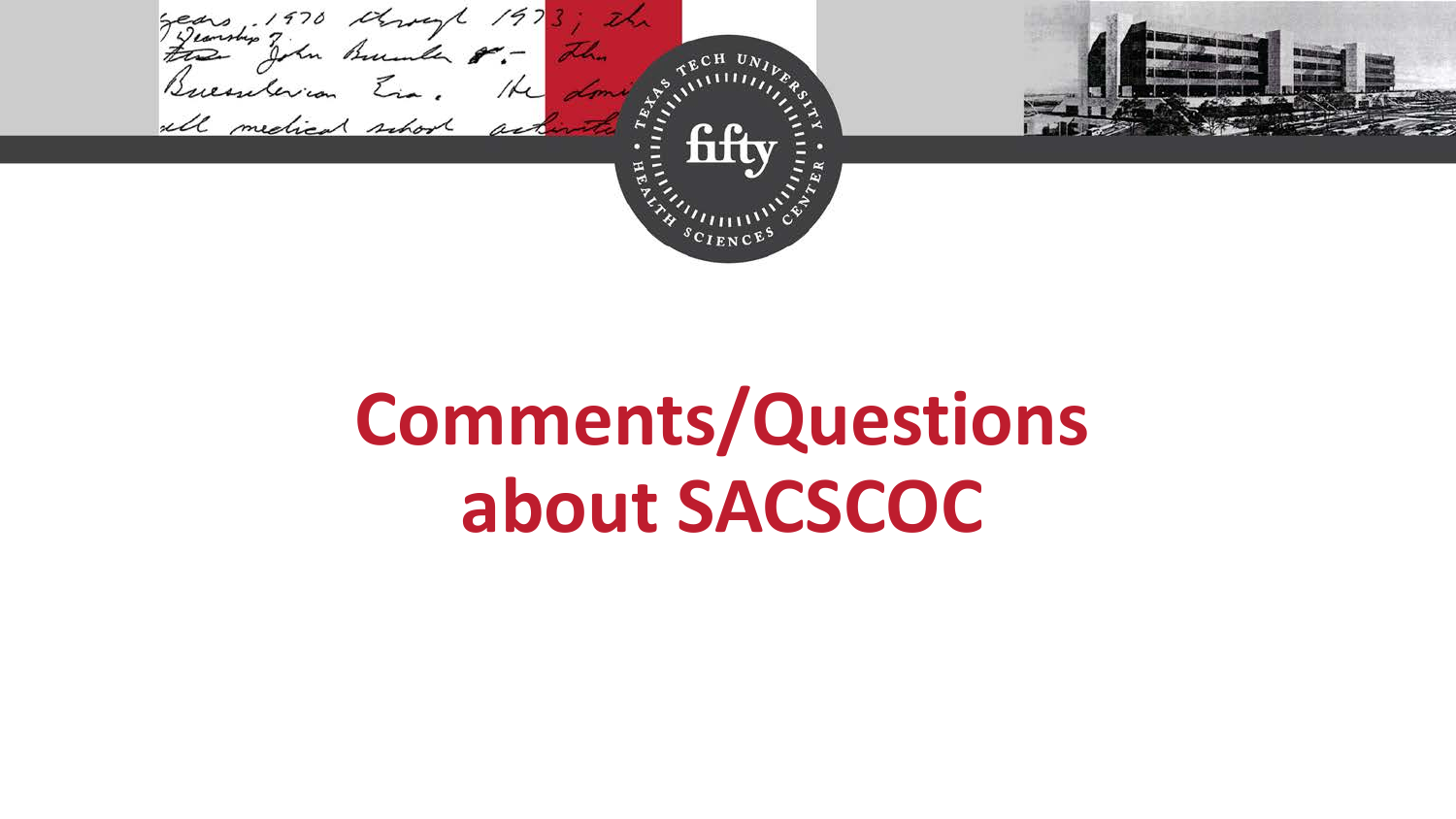# **Quality Enhancement Plan (QEP)**



fift



HEALTH SCIENCES CENTER





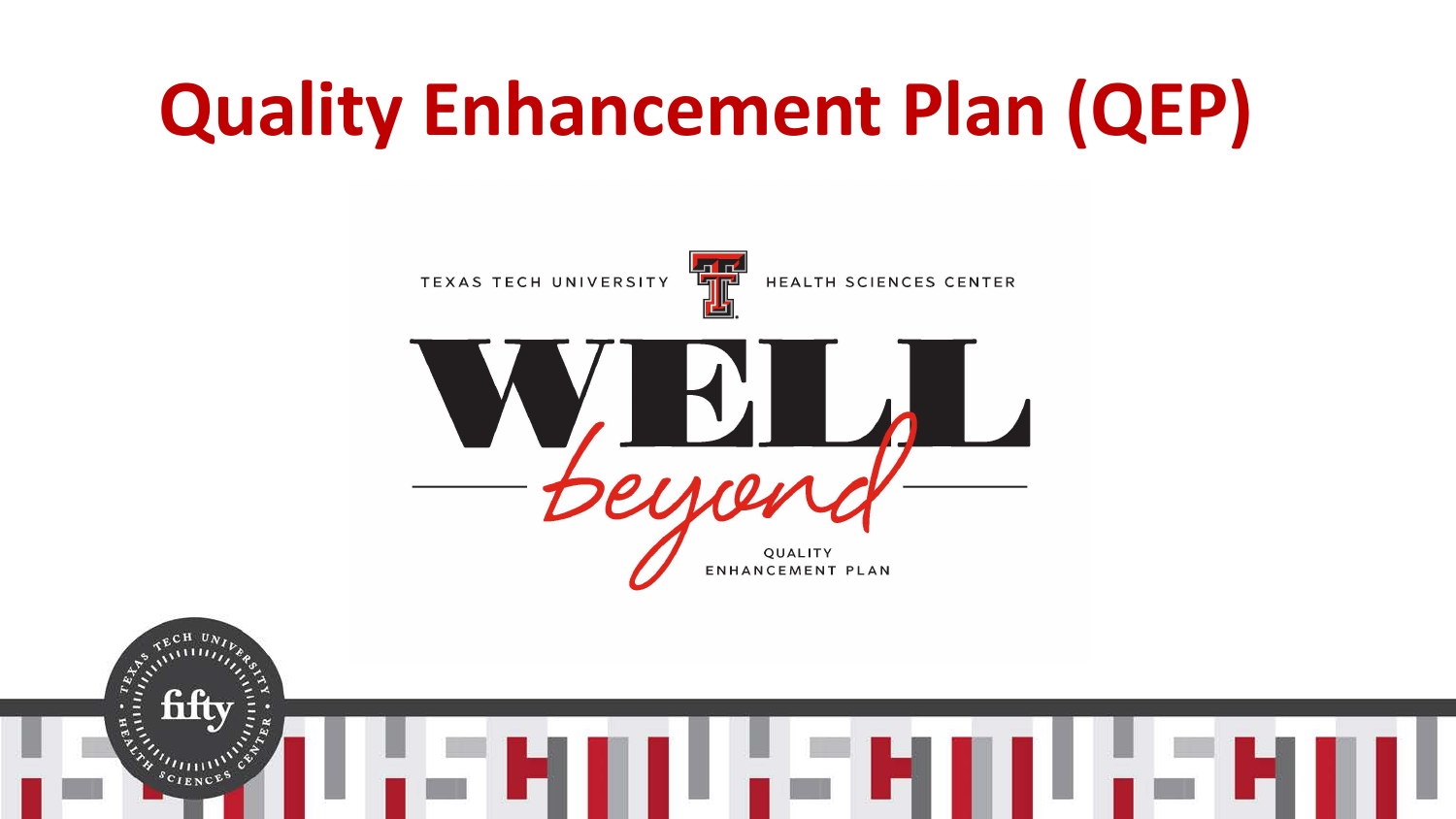### **What is the QEP?**

- The **Quality Enhancement Plan** (QEP) is a specific requirement of our accreditation through SACSCOC.
- It is a **five-year project** that reflects our commitment to enhance overall institutional quality and effectiveness by focusing on an issue that TTUHSC considers important in **improving student learning and/or student success** across all schools and campuses.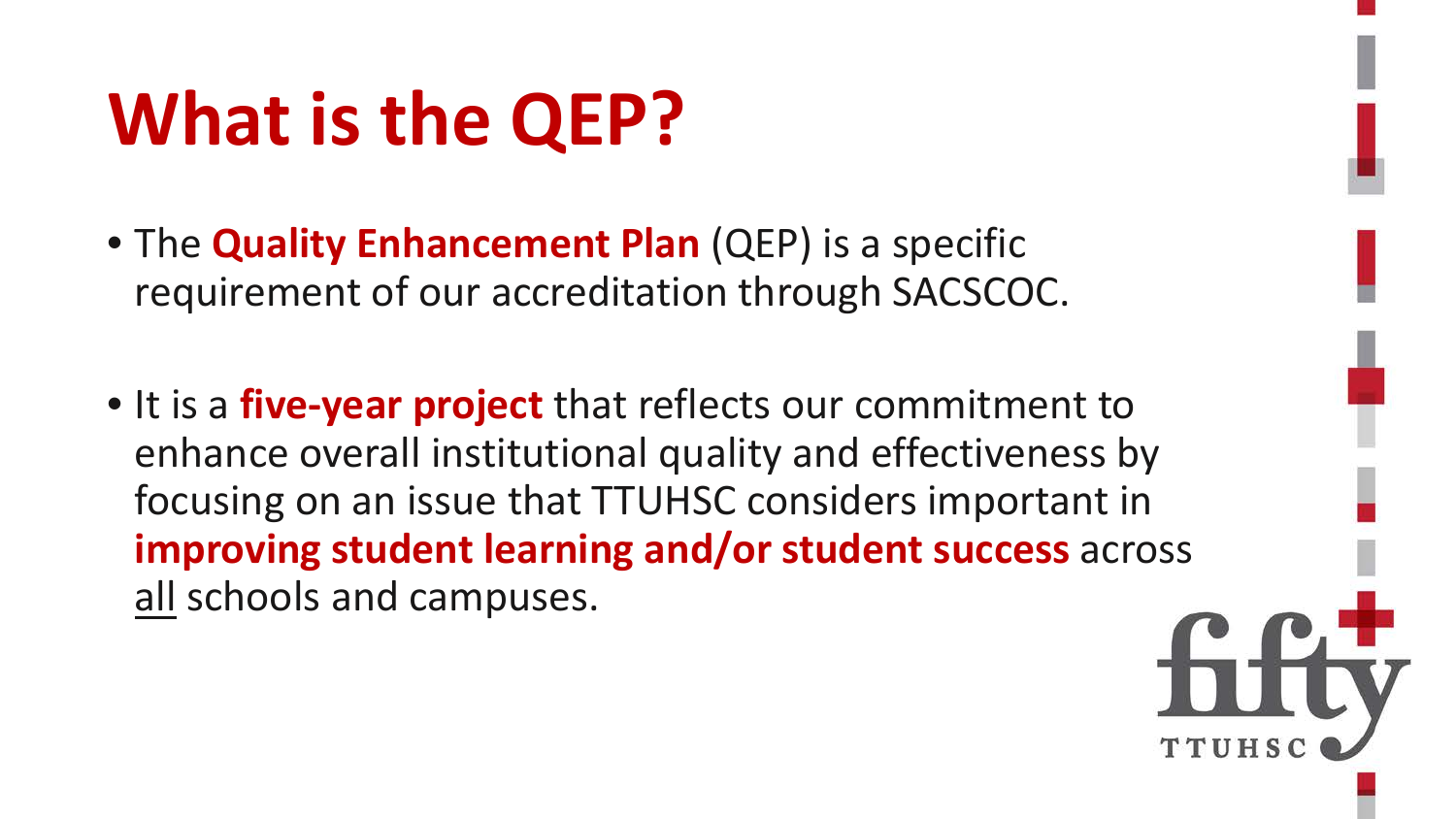### **Identification of the Topic**

- Student Satisfaction Survey
- Faculty Survey
- Council of Deans
- Program of Assistance for Students
- TTUHSC Strategic Planning Efforts
- QEP Development Taskforce
- Student Focus Groups

TTUHS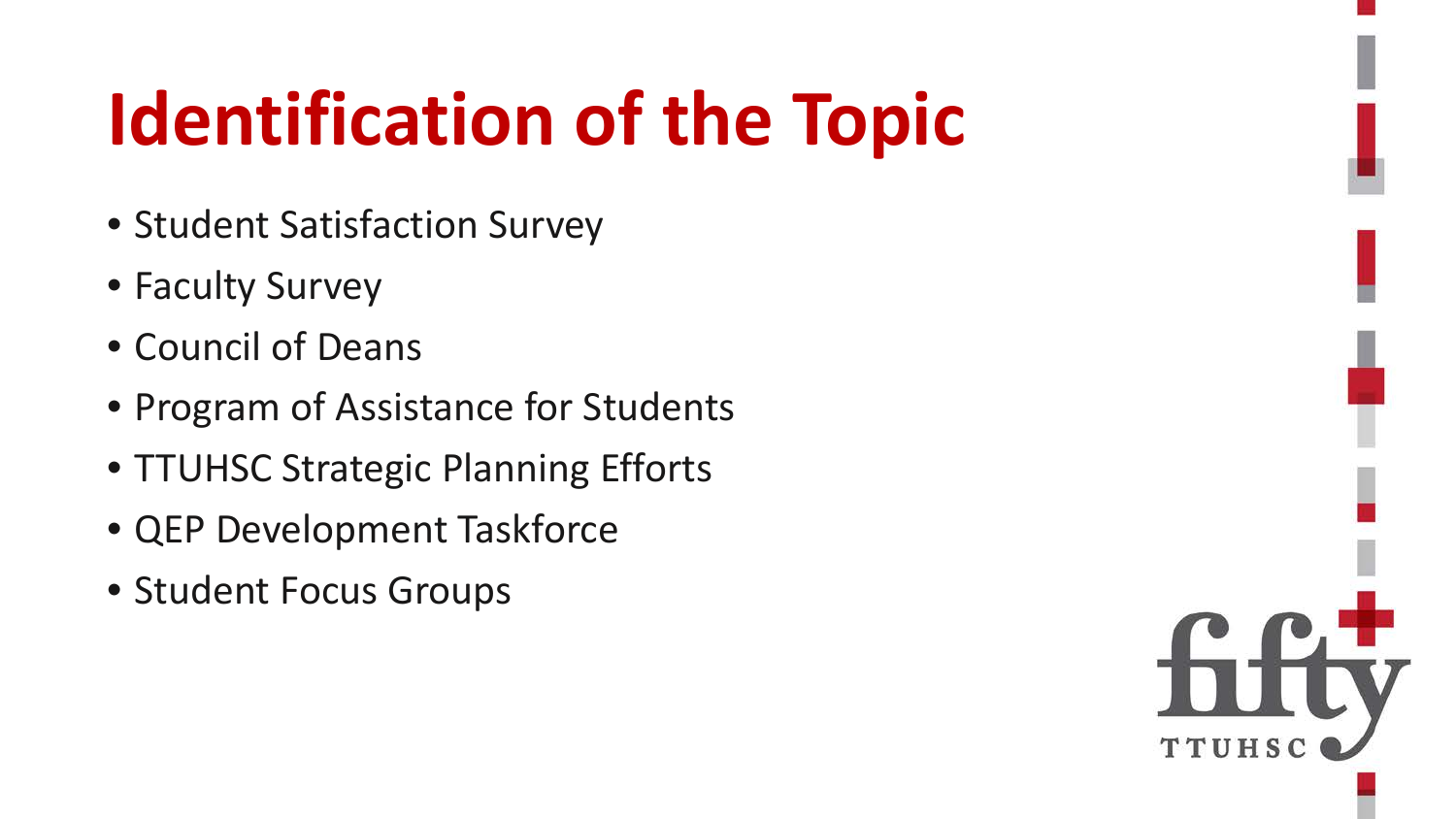# **Well Beyond Initiative**

• Focus on student wellness with a specific emphasis on emotional intelligence

#### **8 Dimensions of Wellness**

- **1. Emotional**
- 2. Environmental
- 3. Financial
- 4. Intellectual
- 5. Occupational
- 6. Physical
- 7. Social
- 8. Spiritual

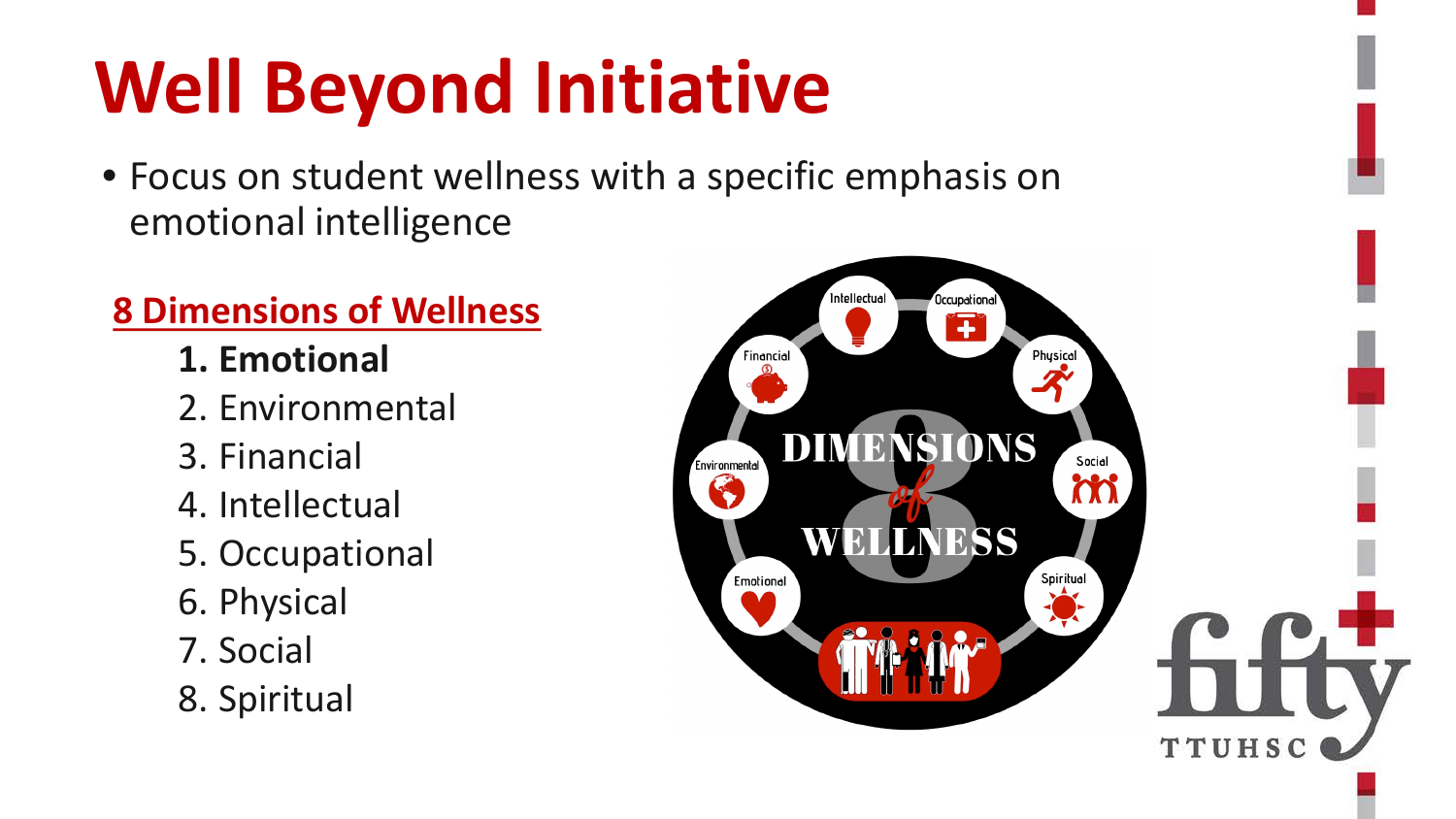## **Emotional Intelligence**

• The Mixed Model of Emotional Intelligence is based on the premise that cognitive intelligence (IQ), personality, and emotional intelligence (EQ) collectively influence how individuals think and act (Bradberry and Greaves, 2009).

| <b>PERSONAL COMPETENCE</b>      |                        | <b>SOCIAL COMPETENCE</b> |                                          |
|---------------------------------|------------------------|--------------------------|------------------------------------------|
| <b>SELF</b><br><b>AWARENESS</b> | <b>SELF MANAGEMENT</b> | <b>SOCIAL AWARENESS</b>  | <b>RELATIONSHIP</b><br><b>MANAGEMENT</b> |

#### **MPETENCE**

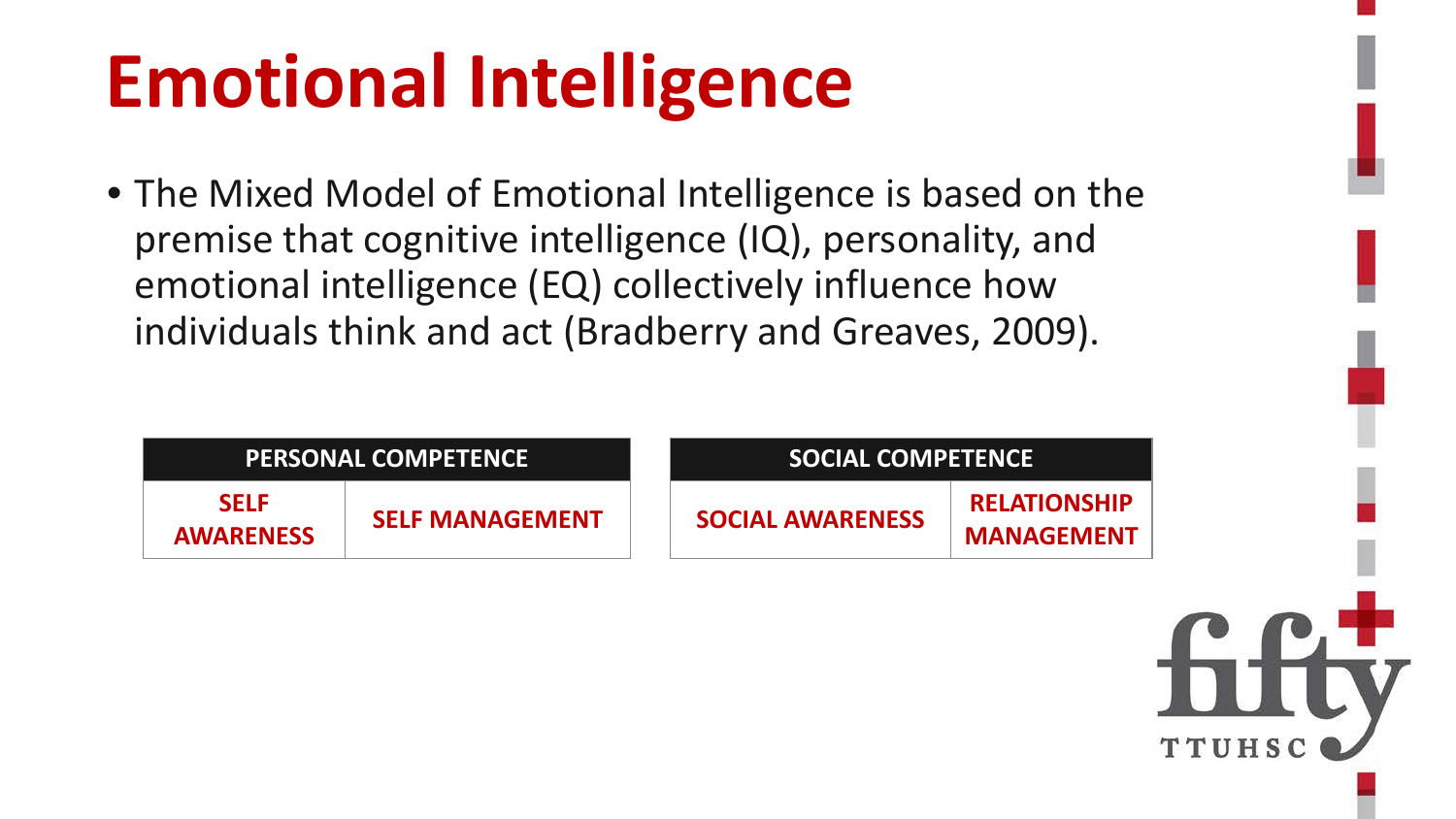### **Student Learning Outcomes**

- 1. Students will be able to differentiate eight dimensions of wellness and identify potential strategies to enhance wellness within each dimension.
- 2. Students will be able to distinguish the four domains of emotional intelligence and categorize the skills associated with each domain.
- 3. Students will be able to apply appropriate strategies for enhancing emotional intelligence.
- 4. Students will be able to demonstrate resilience in response to stress and/or trauma in their lives.



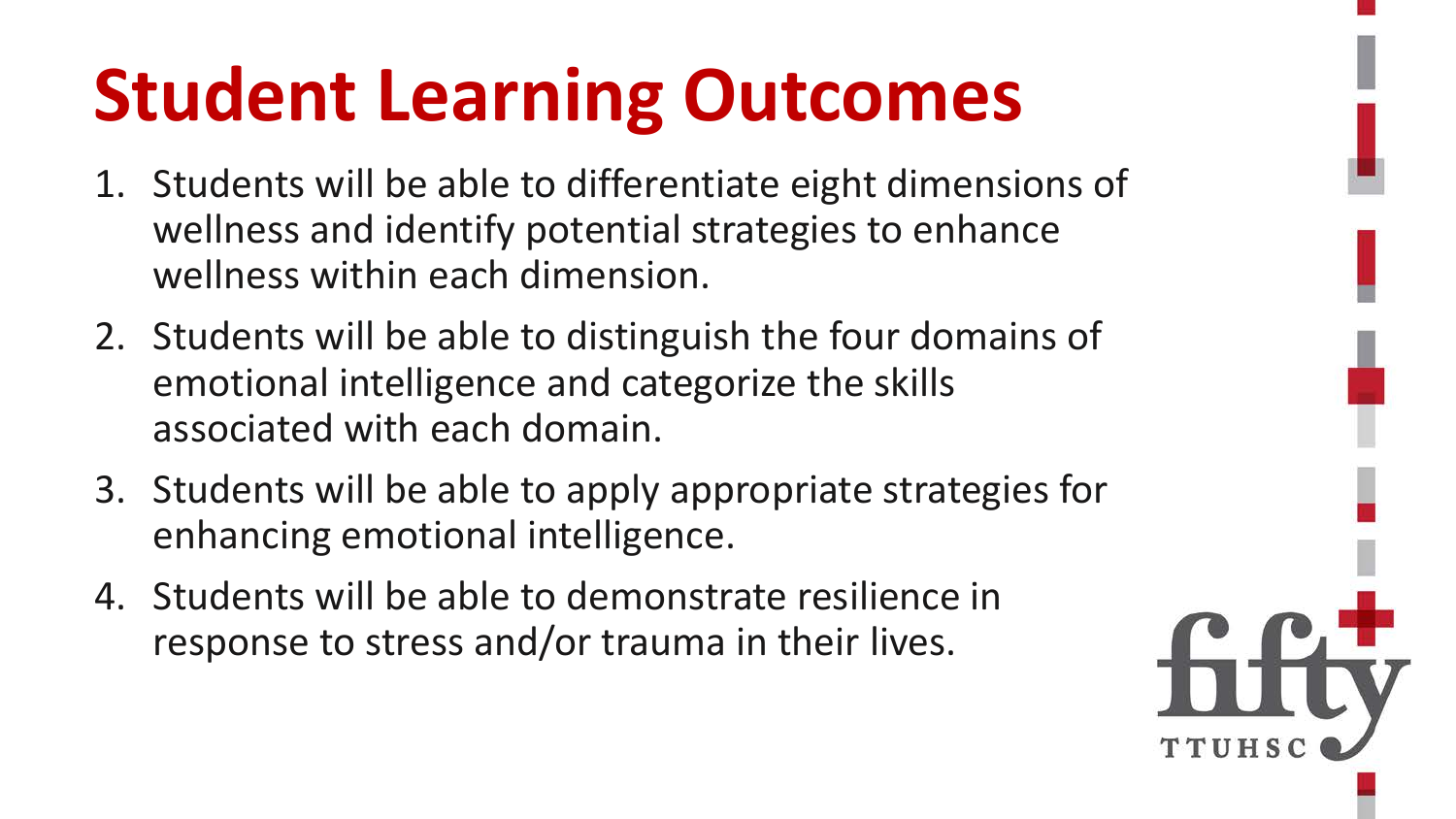#### **Strategies for Implementation**

- **1. Online Module:** Students will complete an online module that describes the eight dimensions of wellness, provides strategies for enhancing wellness, and introduces the mixed model of emotional intelligence.
- **2. Emotional Intelligence 2.0:** TTUHSC faculty will incorporate *Emotional Intelligence 2.0* into selected courses. This book describes strategies to increase emotional intelligence and gives students the opportunity to take the online *Emotional Intelligence Appraisal®*

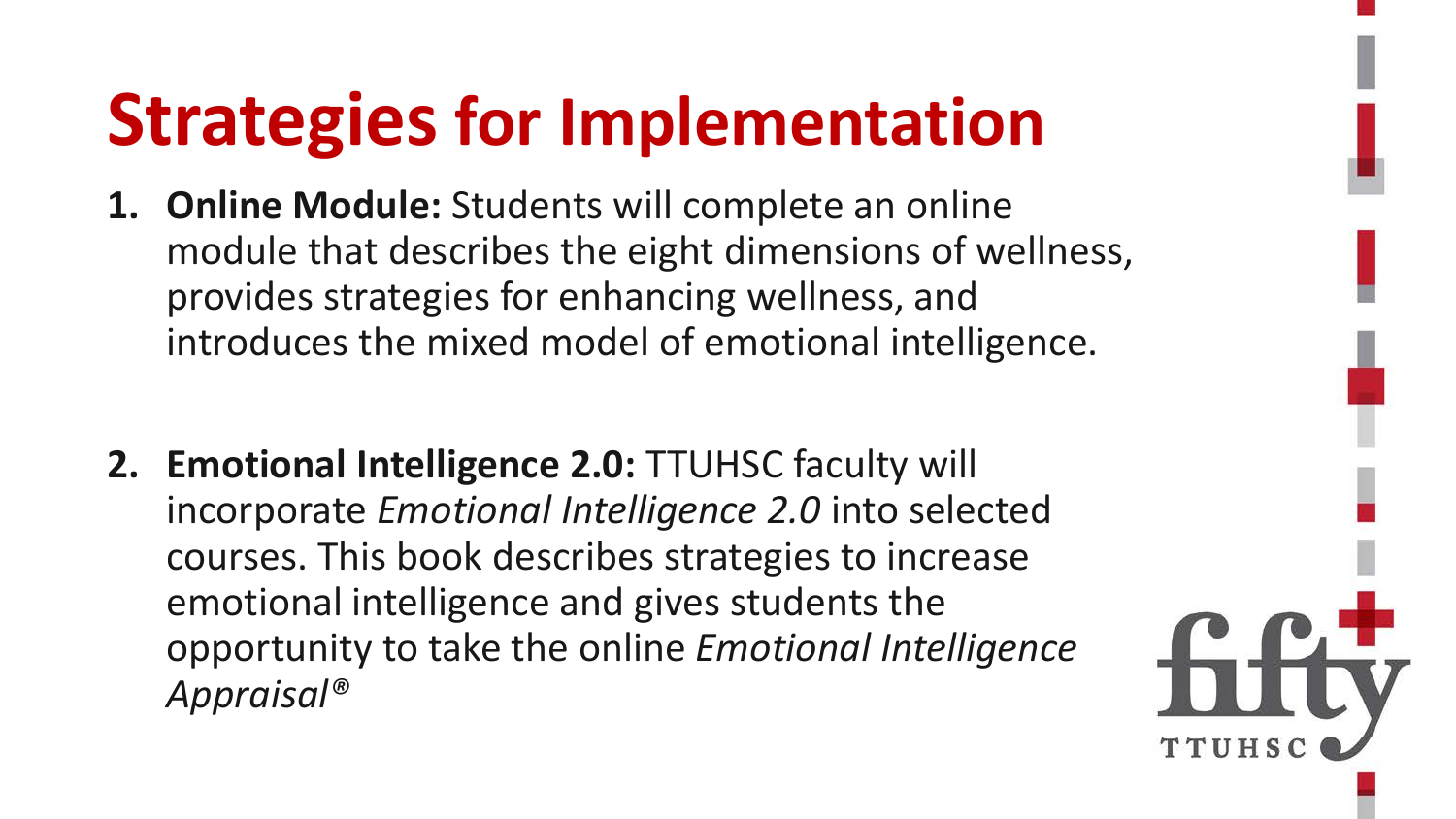**3. Educational Programming:** Optional events presented by both external speakers and TTUHSC faculty and staff will be offered at least once per quarter. Topics will be aligned with various aspects of emotional wellness.

**4. Wellness Website:** TTUHSC will develop a website to focus primarily on emotional wellness, and eventually include all eight dimensions. The website will include strategies for improvement and related student resources.



# **Strategies for Implementation** (cont.)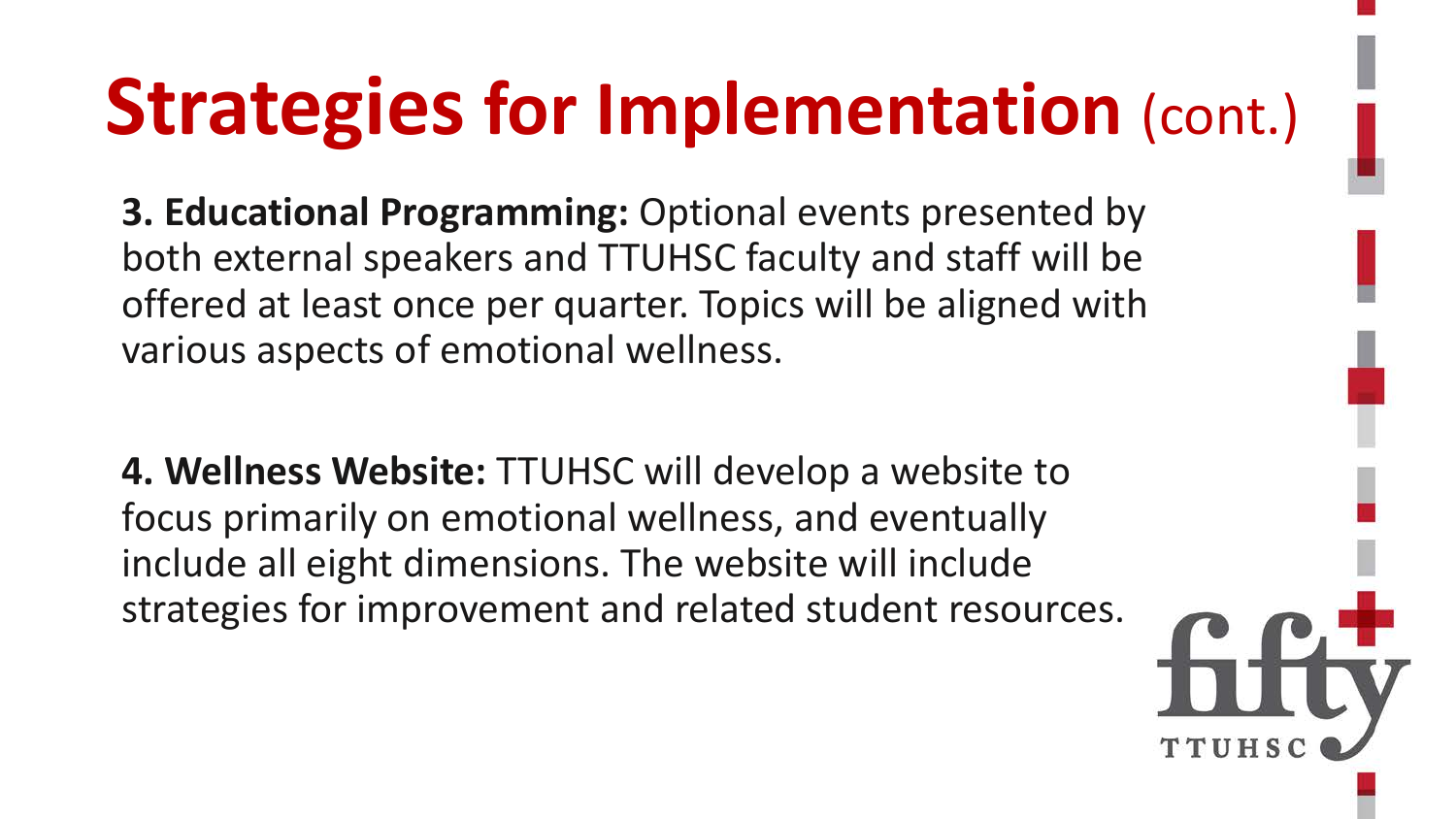# **Strategies for Implementation (cont.)**

**5. Internal Grants:** The *Well Beyond* initiative seeks to support any efforts of TTUHSC schools and will award grants to support school or institutional activities that seek to promote the emotional wellness of TTUHSC students.

TTUHS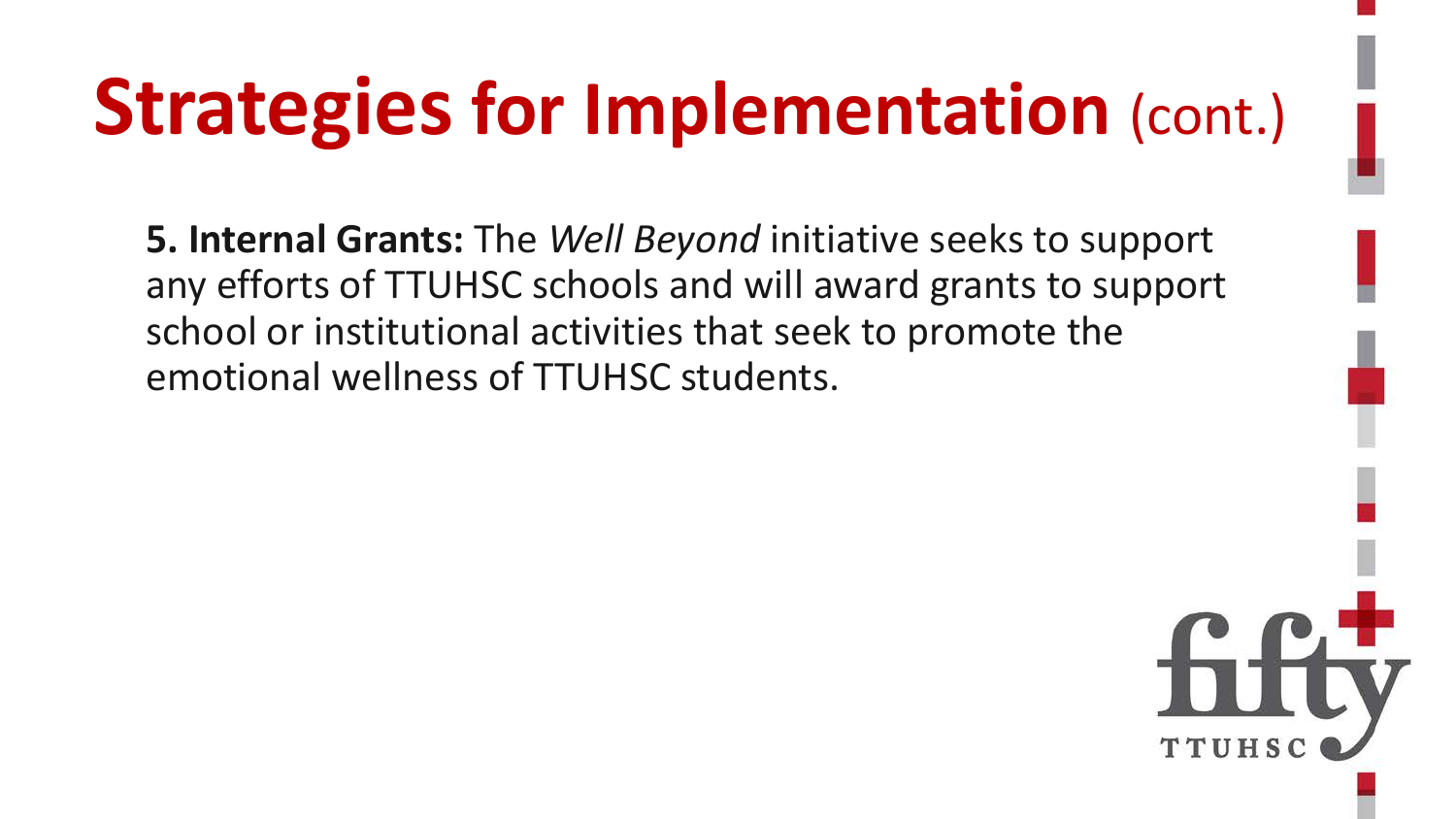## **Projected Timeline**



\* Will continue for the duration of the Well Beyond initiative

February 2020: Seminar/workshop for students March 2020: Professional development for EI 2.0 instructors\*

January 2021: Development of grant application process February 2021: Seminar/workshop for students

January 2023: Launch expanded wellness website\* January 2023: Seminar/workshop for students

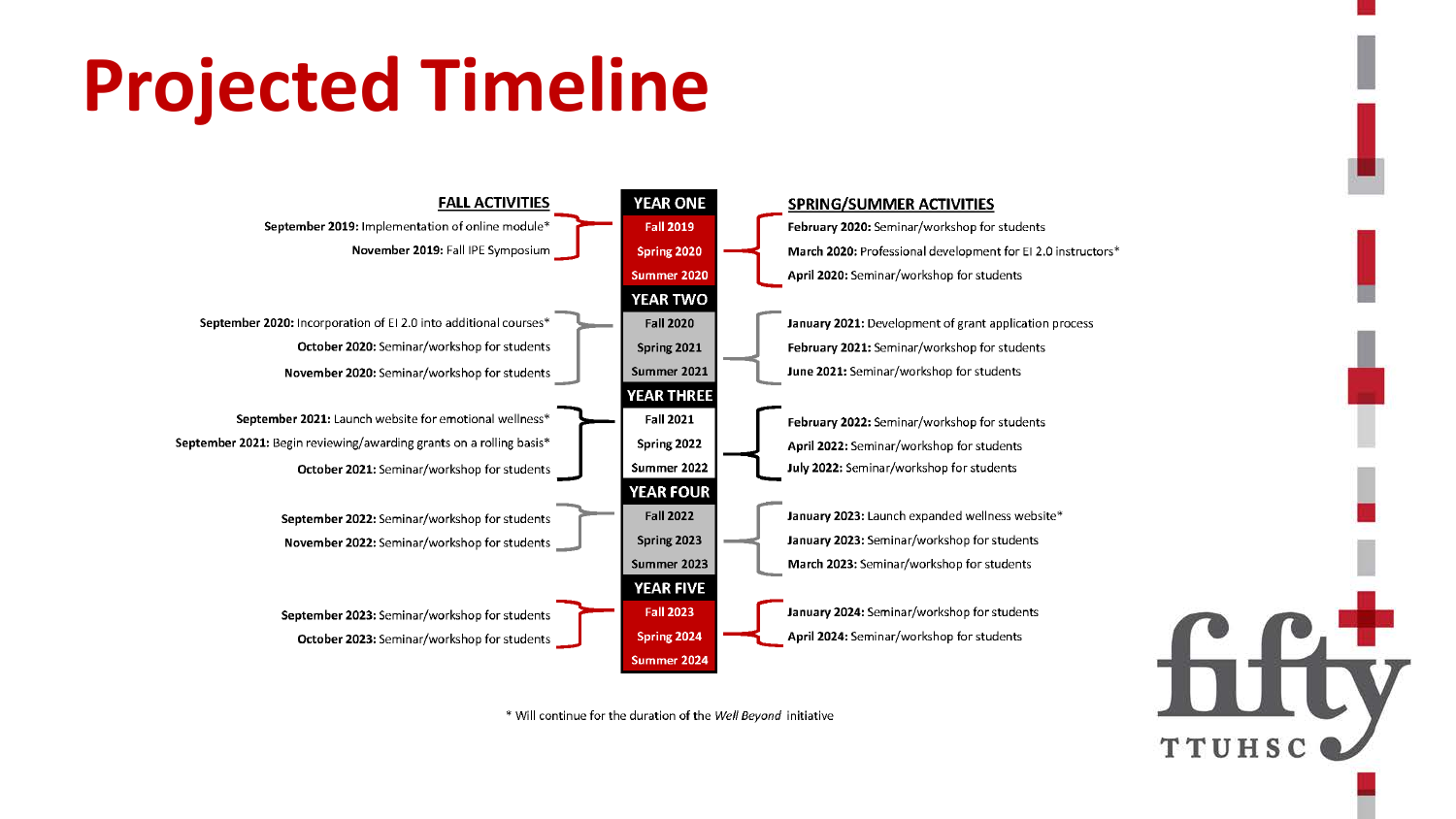#### **Leslie Collins, JD**

*Senior Director, Academic Affairs*

#### **Alan Korinek, PhD**

*Managing Director of TTUHSC Counseling Center, Program of Assistance for Students, and Employee Assistance Program*



## **QEP Co-directors**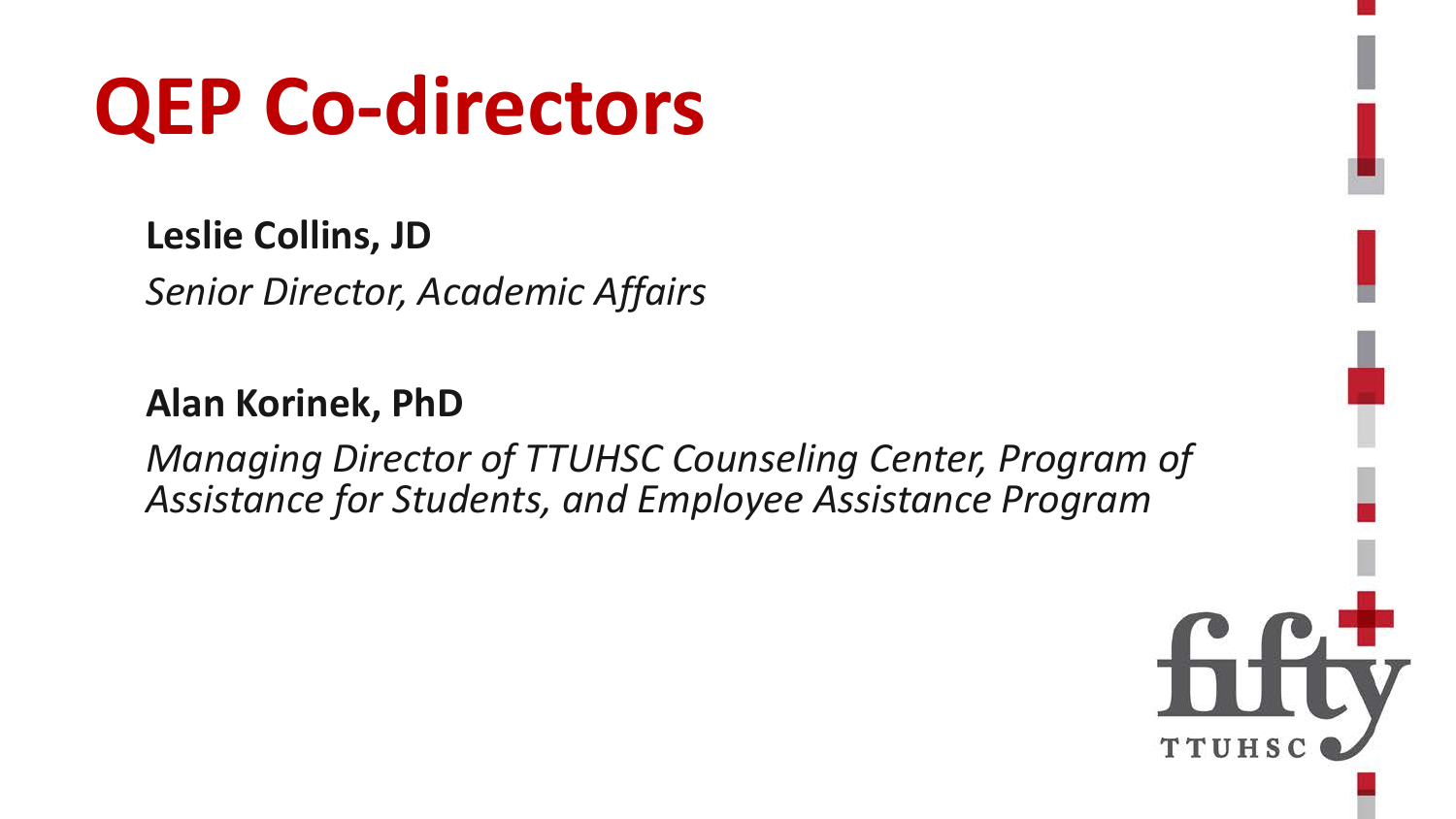

## **Comments/Questions about QEP**